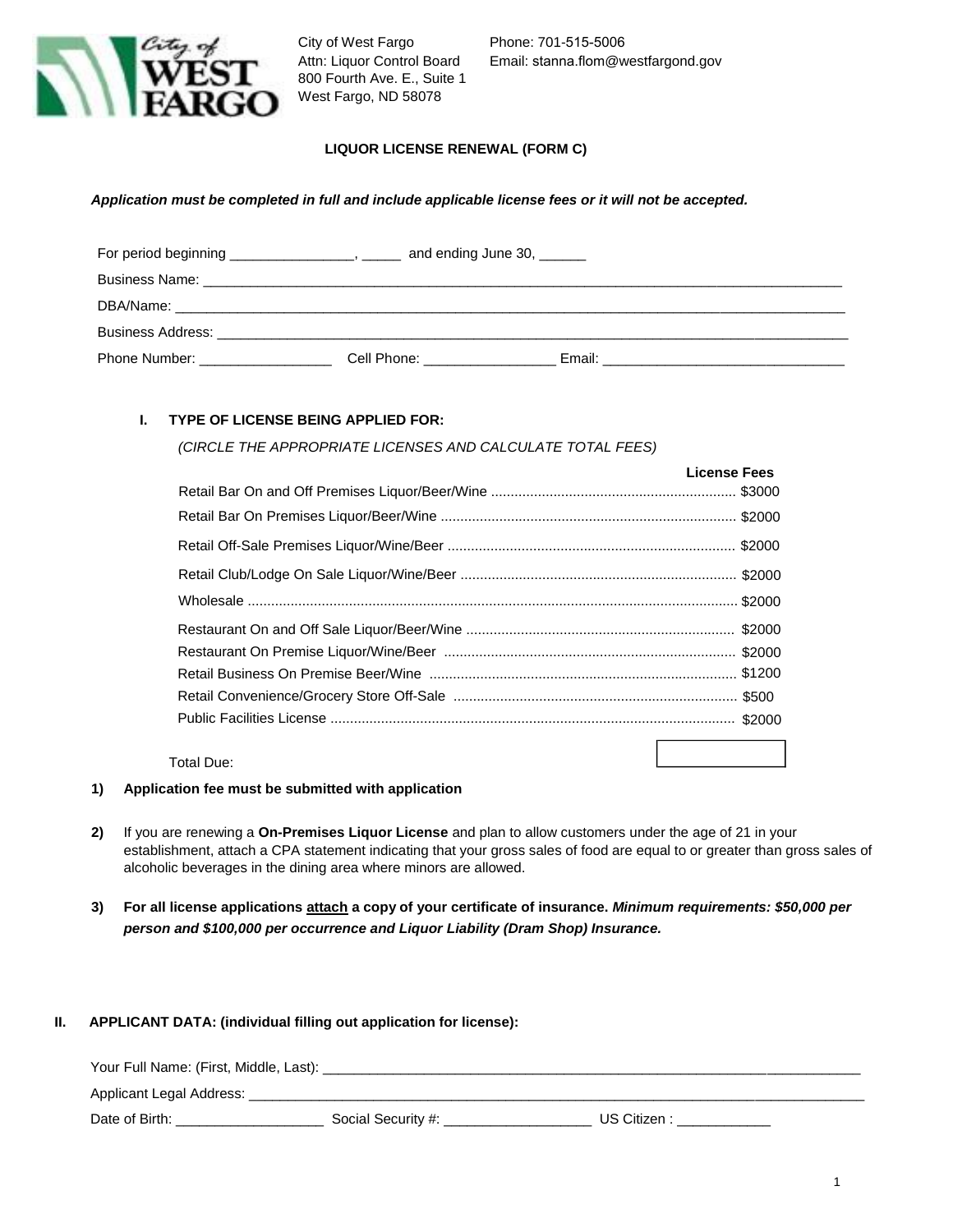| been convicted of any violation, or any law, other than a traffic offense in the U.S.? ____________ If yes, what crime?<br>any violation of a law governing the manufacture, sale, consumption or possession of intoxicating beverages? _____If yes<br>give details: |  |  |
|----------------------------------------------------------------------------------------------------------------------------------------------------------------------------------------------------------------------------------------------------------------------|--|--|
|                                                                                                                                                                                                                                                                      |  |  |
|                                                                                                                                                                                                                                                                      |  |  |
|                                                                                                                                                                                                                                                                      |  |  |
|                                                                                                                                                                                                                                                                      |  |  |
|                                                                                                                                                                                                                                                                      |  |  |
|                                                                                                                                                                                                                                                                      |  |  |
|                                                                                                                                                                                                                                                                      |  |  |
| ,我们也不能在这里,我们也不能会在这里,我们也不能会在这里,我们也不能会不能会不能会不能会。""我们的人,我们也不能会不能会不能会不能会不能会不能会不能会不能会<br>Will you be engaged in any other form of business besides the sale of liquor under the applied license? ________ If yes when,                                                    |  |  |
| List names, addresses and phone numbers of three business references (at least one bank), and state the extent of your<br>business relations with each:                                                                                                              |  |  |
|                                                                                                                                                                                                                                                                      |  |  |
|                                                                                                                                                                                                                                                                      |  |  |
| <b>RESIDENT MANAGER INFORMATION:</b>                                                                                                                                                                                                                                 |  |  |
| Address: How long has a structure of the structure of the structure of the Phone #: How long has haddress:                                                                                                                                                           |  |  |
|                                                                                                                                                                                                                                                                      |  |  |
|                                                                                                                                                                                                                                                                      |  |  |
| resident manager been at this location? _____________________ If manager has changed since last application period, please list                                                                                                                                      |  |  |

IV. BUSINESS DATA: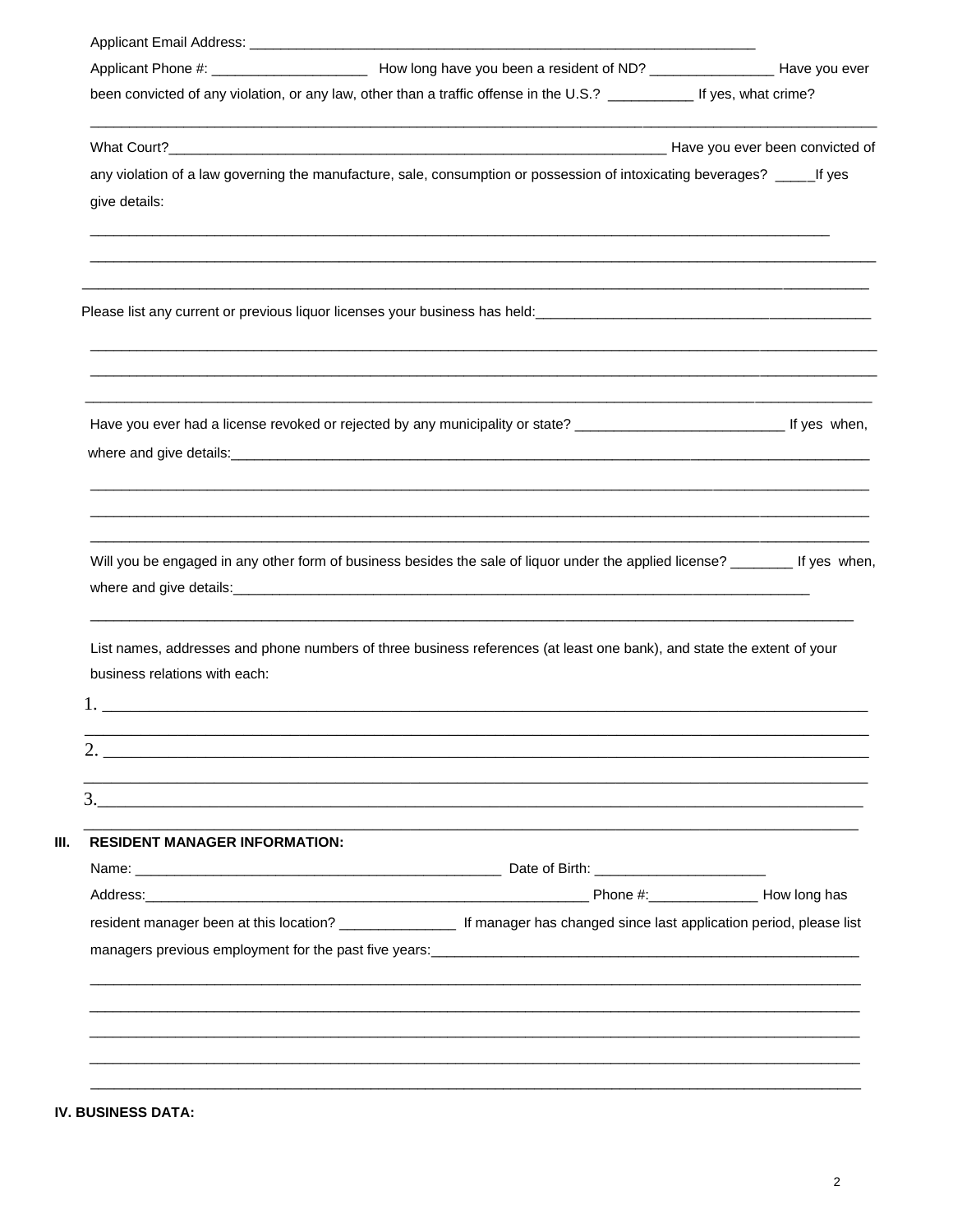| Name of Business (DBA):            | Mailing |
|------------------------------------|---------|
| Address of Licensed Establishment: |         |
| Establishment Phone #:             |         |

Business Type: (Sole Proprietorship, Partnership, Corporation)\_\_\_\_\_\_\_\_\_\_\_\_\_\_\_\_\_\_\_\_\_\_\_\_\_\_\_\_\_\_\_\_\_\_\_\_\_ Based on the

business type above provide below **any changes** to the ownership list since your last application. **For all new individuals please provide name, address and date of birth as well as percentage of ownership if applicable:**

**\_\_\_\_\_\_\_\_\_\_\_\_\_\_\_\_\_\_\_\_\_\_\_\_\_\_\_\_\_\_\_\_\_\_\_\_\_\_\_\_\_\_\_\_\_\_\_\_\_\_\_\_\_\_\_\_\_\_\_\_\_\_\_\_\_\_\_\_\_\_\_\_\_\_\_\_\_\_\_\_\_\_\_\_\_\_\_\_\_\_\_\_\_\_\_\_\_\_ \_\_\_\_\_\_\_\_\_\_\_\_\_\_\_\_\_\_\_\_\_\_\_\_\_\_\_\_\_\_\_\_\_\_\_\_\_\_\_\_\_\_\_\_\_\_\_\_\_\_\_\_\_\_\_\_\_\_\_\_\_\_\_\_\_\_\_\_\_\_\_\_\_\_\_\_\_\_\_\_\_\_\_\_\_\_\_\_\_\_\_\_\_\_\_\_\_\_ \_\_\_\_\_\_\_\_\_\_\_\_\_\_\_\_\_\_\_\_\_\_\_\_\_\_\_\_\_\_\_\_\_\_\_\_\_\_\_\_\_\_\_\_\_\_\_\_\_\_\_\_\_\_\_\_\_\_\_\_\_\_\_\_\_\_\_\_\_\_\_\_\_\_\_\_\_\_\_\_\_\_\_\_\_\_\_\_\_\_\_\_\_\_\_\_\_\_ \_\_\_\_\_\_\_\_\_\_\_\_\_\_\_\_\_\_\_\_\_\_\_\_\_\_\_\_\_\_\_\_\_\_\_\_\_\_\_\_\_\_\_\_\_\_\_\_\_\_\_\_\_\_\_\_\_\_\_\_\_\_\_\_\_\_\_\_\_\_\_\_\_\_\_\_\_\_\_\_\_\_\_\_\_\_\_\_\_\_\_\_\_\_\_\_\_\_ \_\_\_\_\_\_\_\_\_\_\_\_\_\_\_\_\_\_\_\_\_\_\_\_\_\_\_\_\_\_\_\_\_\_\_\_\_\_\_\_\_\_\_\_\_\_\_\_\_\_\_\_\_\_\_\_\_\_\_\_\_\_\_\_\_\_\_\_\_\_\_\_\_\_\_\_\_\_\_\_\_\_\_\_\_\_\_\_\_\_\_\_\_\_\_\_\_\_**

List any person (including name, address, date of birth and association with business), other than the applicants listed, with any right, title, estate or interest in the leasehold, furniture, fixtures or equipment in the premises for which the license is requested: \_\_\_\_\_\_\_\_\_\_\_\_\_\_\_\_\_\_\_\_\_\_\_\_\_\_\_\_\_\_\_\_\_\_\_\_\_\_\_\_\_\_\_\_\_\_\_\_\_\_\_\_\_\_\_\_\_\_\_\_\_\_\_\_\_\_\_\_\_\_\_\_\_\_\_\_\_\_\_\_\_\_\_\_\_\_\_\_

 $\_$  ,  $\_$  ,  $\_$  ,  $\_$  ,  $\_$  ,  $\_$  ,  $\_$  ,  $\_$  ,  $\_$  ,  $\_$  ,  $\_$  ,  $\_$  ,  $\_$  ,  $\_$  ,  $\_$  ,  $\_$  ,  $\_$  ,  $\_$  ,  $\_$  ,  $\_$  ,  $\_$  ,  $\_$  ,  $\_$  ,  $\_$  ,  $\_$  ,  $\_$  ,  $\_$  ,  $\_$  ,  $\_$  ,  $\_$  ,  $\_$  ,  $\_$  ,  $\_$  ,  $\_$  ,  $\_$  ,  $\_$  ,  $\_$  ,  $\_$  ,  $\_$  ,  $\_$  ,  $\_$  ,  $\_$  ,  $\_$  ,  $\_$  ,  $\_$  ,  $\_$  ,  $\_$  ,  $\_$  ,  $\_$  ,  $\_$  ,  $\_$  ,  $\_$  ,  $\_$  ,  $\_$  ,  $\_$  ,  $\_$  ,  $\_$  ,  $\_$  ,  $\_$  ,  $\_$  ,  $\_$  ,  $\_$  ,  $\_$  ,  $\_$  ,  $\_$  ,  $\_$  ,  $\_$  ,  $\_$  ,  $\_$  ,  $\_$  ,  $\_$  ,  $\_$  ,  $\_$  ,  $\_$  ,  $\_$  ,  $\_$  ,  $\_$  ,  $\_$  ,  $\_$  ,  $\_$  ,  $\_$  ,  $\_$  ,  $\_$  ,  $\_$  ,  $\_$  ,  $\_$  ,  $\_$  ,  $\_$  ,  $\_$  ,  $\_$  ,  $\_$  ,  $\_$  ,  $\_$  ,  $\_$  ,  $\_$  ,  $\_$  ,  $\_$  ,  $\_$  ,  $\_$  ,  $\_$  ,  $\_$  ,  $\_$  ,  $\_$  ,  $\_$  ,  $\_$  ,  $\_$  ,  $\_$  ,  $\_$  ,  $\_$  ,  $\_$  ,  $\_$  ,  $\_$  ,  $\_$  ,  $\_$  ,  $\_$  ,  $\_$  ,  $\_$  ,  $\_$  ,  $\_$  ,  $\_$  ,  $\_$  ,  $\_$  ,  $\_$  ,  $\_$  ,  $\_$  ,  $\_$  ,  $\_$  ,  $\_$  ,  $\_$  ,  $\_$  ,  $\_$  ,  $\_$  ,  $\_$  ,  $\_$  ,  $\_$  ,  $\_$  ,  $\_$  ,  $\_$  ,  $\_$  ,  $\_$  ,  $\_$  ,  $\_$  ,  $\_$  ,  $\_$  ,  $\_$  ,  $\_$  ,  $\_$  ,  $\_$  ,

Does the business have any interest, directly or indirectly, with any other liquor establishment in any state? \_\_\_\_\_ If yes, give names and addresses of the establishments: \_\_\_\_\_\_

\_\_\_\_\_\_\_\_\_\_\_\_\_\_\_\_\_\_\_\_\_\_\_\_\_\_\_\_\_\_\_\_\_\_\_\_\_\_\_\_\_\_\_\_\_\_\_\_\_\_\_\_\_\_\_\_\_\_\_\_\_\_\_\_\_\_\_\_\_\_\_\_\_\_\_\_\_\_\_\_\_\_\_\_\_\_\_\_\_\_\_\_\_\_\_\_\_\_\_ \_\_\_\_\_\_\_\_\_\_\_\_\_\_\_\_\_\_\_\_\_\_\_\_\_\_\_\_\_\_\_\_\_\_\_\_\_\_\_\_\_\_\_\_\_\_\_\_\_\_\_\_\_\_\_\_\_\_\_\_\_\_\_\_\_\_\_\_\_\_\_\_\_\_\_\_\_\_\_\_\_\_\_\_\_\_\_\_\_\_\_\_\_\_\_\_\_\_\_\_

# **V. ATTACH A DETAILED FLOOR-PLAN OF BUSINESS ONLY IF CHANGES HAVE BEEN MADE SINCE LAST APPLICATION**

# **VI. EMPLOYEE ROSTER LIST - SERVER TRAINING (PLEASE ATTACH)**

Server training must be kept current and is subject to periodic review. Information on signup and training is available online Fargo Cass Public Health Department's website: www.fargocasspublichealth.com .

# **VII. VALIDATION/SIGNATURES Y or N**

Do you agree not to permit the sale of alcohol on said premises to a minor, incompetent person, or a person who is

| inebriated or a habitual drunkard? $\qquad \qquad \bullet$ $_{\rm Yes}$ $\qquad \qquad \bullet$ $_{\rm No}$ |                                                                                                                               |                                                                                                                                    |
|-------------------------------------------------------------------------------------------------------------|-------------------------------------------------------------------------------------------------------------------------------|------------------------------------------------------------------------------------------------------------------------------------|
|                                                                                                             | Do you understand that any license granted with this application will not be transferable except by specific authority of the |                                                                                                                                    |
|                                                                                                             |                                                                                                                               | governing body and will authorize the sale of products as applied for only at the place and premises designated in the application |
|                                                                                                             |                                                                                                                               |                                                                                                                                    |

Have you reviewed the Alcoholic Beverage Ordinances(s) of the City of West Fargo and are familiar with the conditions

| and requirements of these ordinances? $\Box$ |  | Yes |  | $\bigcup_{\text{No}}$ |
|----------------------------------------------|--|-----|--|-----------------------|
|----------------------------------------------|--|-----|--|-----------------------|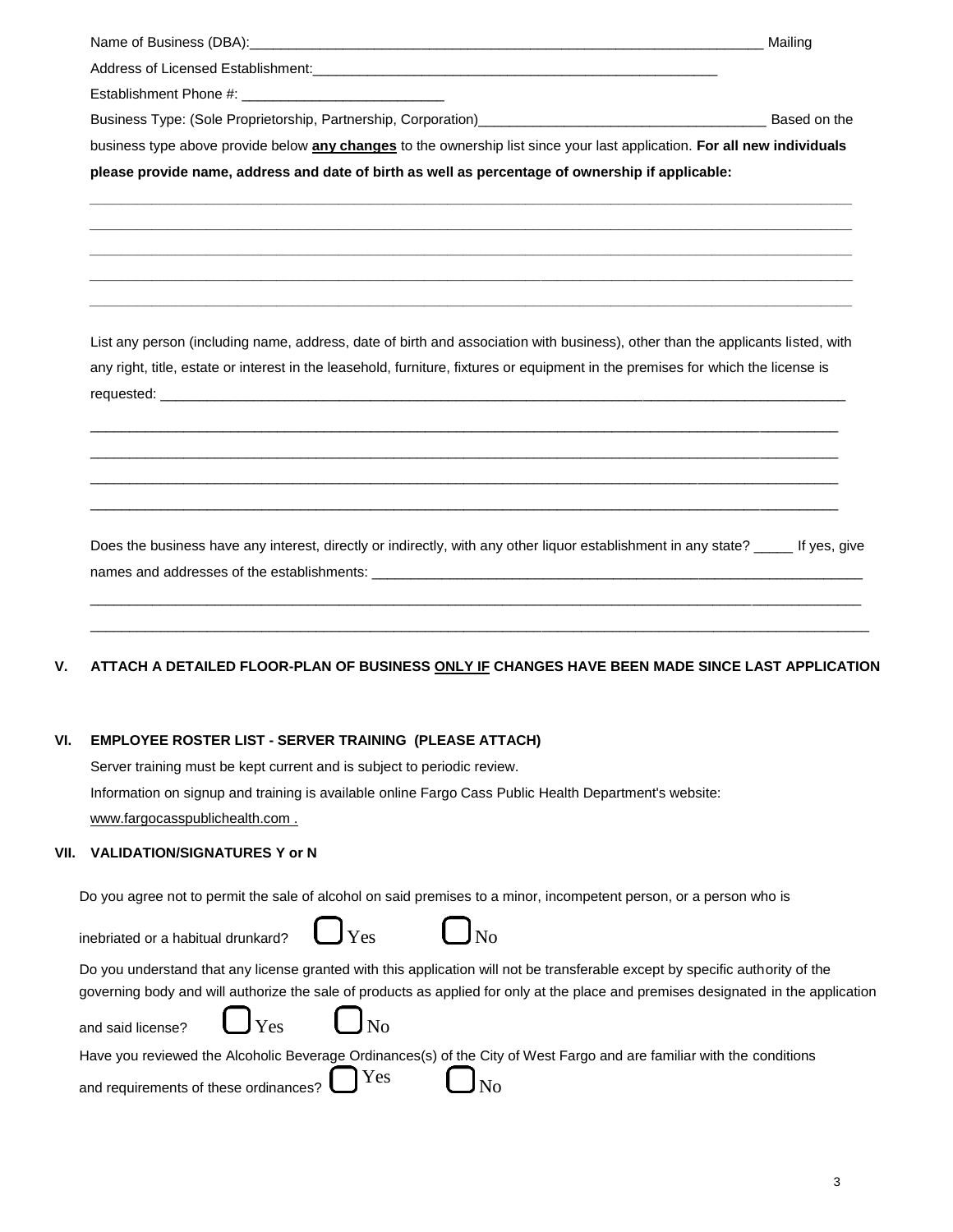| If granted an alcoholic beverage license, will you comply with the State of North Dakota Liquor Control Act and the City<br>of West Fargo Alcoholic Beverage Ordinances, as well as any amendments to either of these, which may be made in<br>$\bigcup$ Yes<br>the future?           |
|---------------------------------------------------------------------------------------------------------------------------------------------------------------------------------------------------------------------------------------------------------------------------------------|
| (copy of current ordinance provided with application)                                                                                                                                                                                                                                 |
| Do you understand that approval of license application is contingent upon having completed successful inspections from the<br>Police Department, Fire Department, Building Inspection Department and Cass County Health Department?                                                   |
| Do you certify that property owned in connection with this license does not have real and/or personal<br>property taxes that are delinquent? $\bigcup_{\text{Yes}} \bigcup_{\text{No}}$<br>$\bigcup$ Yes<br>For leased/rented property, do you certify that all payments are current? |
| I(We) am (are) familiar with the information in this completed application, the answers and information contained herein are,<br>to the best of my (our) knowledge true, complete and accurate                                                                                        |
| All signatures must be notarized.                                                                                                                                                                                                                                                     |
| List owner(s) names (In case of a Corporation only President and Secretary are required):<br>Name : $\overline{\phantom{a}}$<br>the control of the control of the control of the control of the control of                                                                            |
| Name :______                                                                                                                                                                                                                                                                          |

|  | (Signature of Notary Public) |  |
|--|------------------------------|--|
|  |                              |  |

**To:** \_\_\_\_\_\_\_\_\_\_\_\_\_\_\_\_\_\_\_\_\_\_\_\_\_\_\_\_\_\_\_\_\_\_\_\_\_\_\_\_\_\_\_\_\_\_\_\_\_\_\_\_\_\_\_\_\_\_\_\_\_\_\_\_\_\_\_\_\_\_\_\_\_\_\_\_\_\_\_\_\_

(Please leave blank - for use of WF Police Department)

**YOU ARE HEREBY AUTHORIZED** to release to the bearer of this authorization, any and all information concerning my dealings as a customer of your institution. Said information is to be given in connection with the investigation by the West Fargo Police Department in relation to a liquor license request.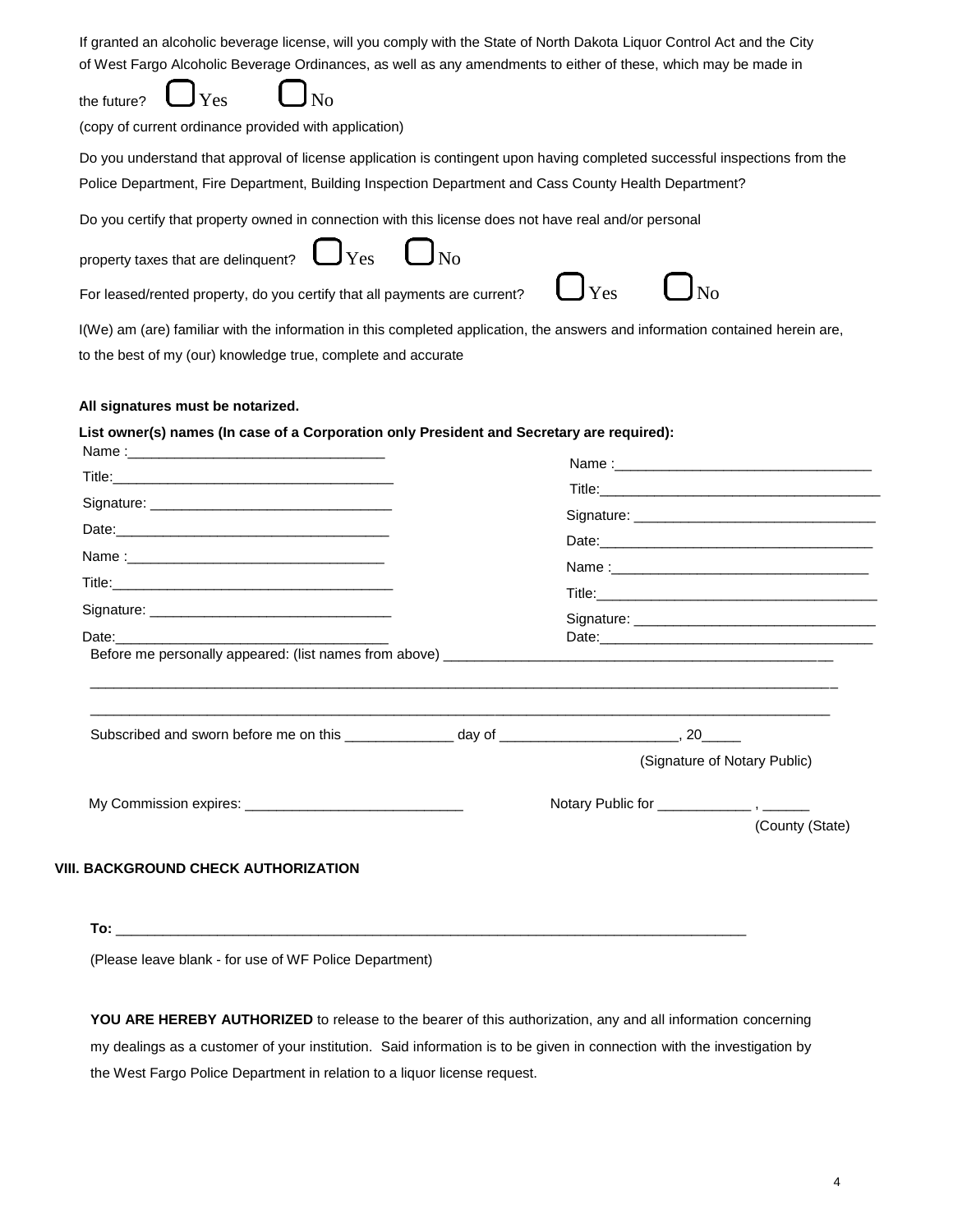By releasing this information to the West Fargo Police Department, I understand that my information may be subject to North Dakota open record laws.

| Signature of |  |
|--------------|--|
|              |  |

Please forward the records for the above investigation for a City liquor license to:

West Fargo Police Department ATTN: License Investigations 800 4th Avenue East, Ste 2 West Fargo, ND 58078

Fax: 701-515-5001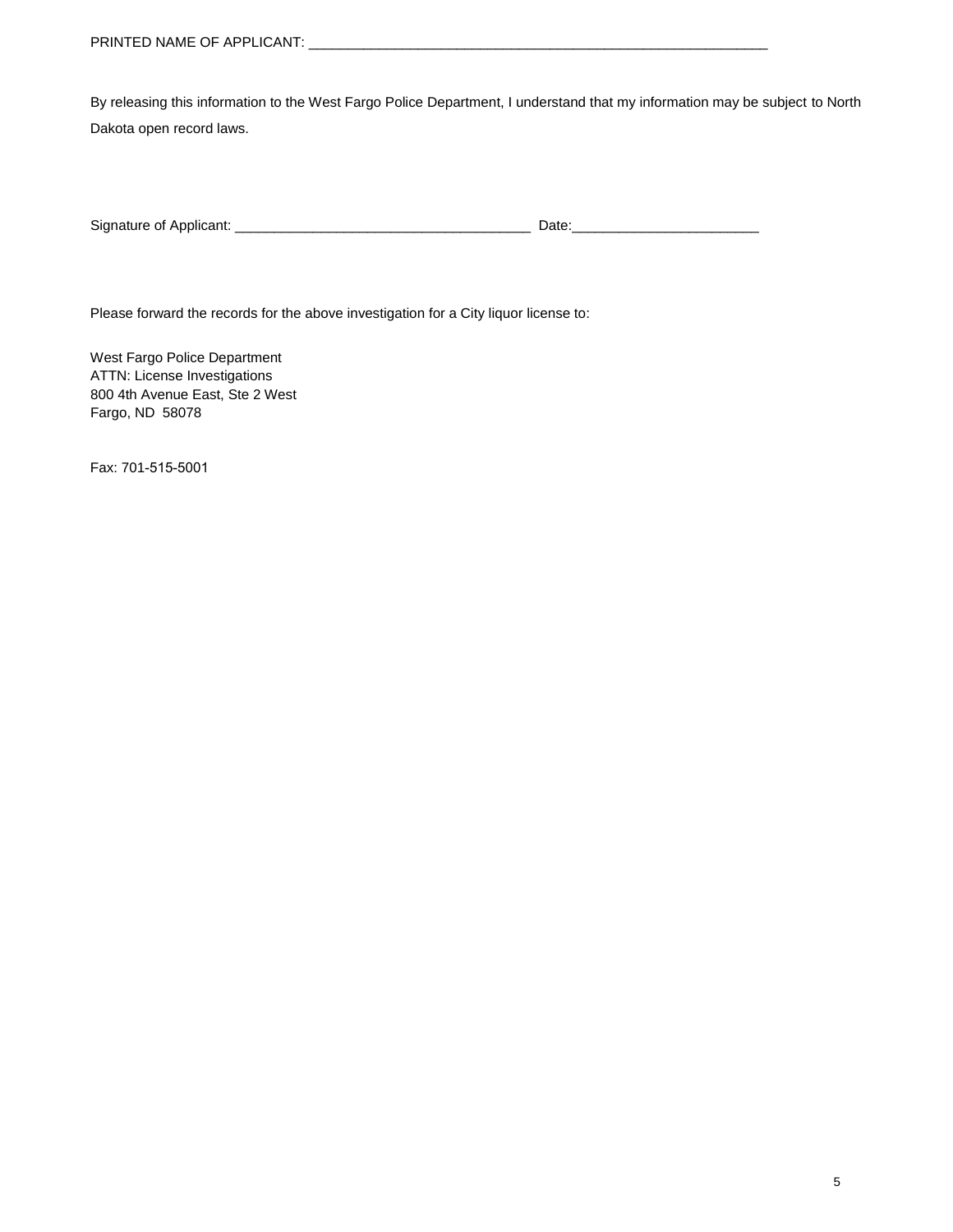

**All persons involved in the sales of alcoholic beverages at the licensed premises need to** 

**be included.**

For period beginning \_\_\_\_\_\_\_\_\_\_\_\_\_\_\_\_, \_\_\_\_\_\_ and ending June 30, \_\_\_\_\_\_

Business Name:

Business Address:

**Employee server training must be kept current and is subject to periodic review. Approval of license is contingent upon server training being completed or acceptable plan (scheduled training) being presented:**

**\*\*Employees without server training or with expired training will be given 90 days from date of hire to complete server** 

**training** *Information on signup and training is available online at the Fargo Cass Public Health Department's webpage:* 

*http://www.fargocasspublichealth.com*

**List ALL employee and persons involved in the serving of alcohol below:**

| <b>First Name</b> | <b>Last Name</b> | Date of Birth | Date of Hire |
|-------------------|------------------|---------------|--------------|
|                   |                  |               |              |
|                   |                  |               |              |
|                   |                  |               |              |
|                   |                  |               |              |
|                   |                  |               |              |
|                   |                  |               |              |
|                   |                  |               |              |
|                   |                  |               |              |
|                   |                  |               |              |
|                   |                  |               |              |
|                   |                  |               |              |
|                   |                  |               |              |
|                   |                  |               |              |
|                   |                  |               |              |
|                   |                  |               |              |
|                   |                  |               |              |
|                   |                  |               |              |
|                   |                  |               |              |
|                   |                  |               |              |
|                   |                  |               |              |
|                   |                  |               |              |